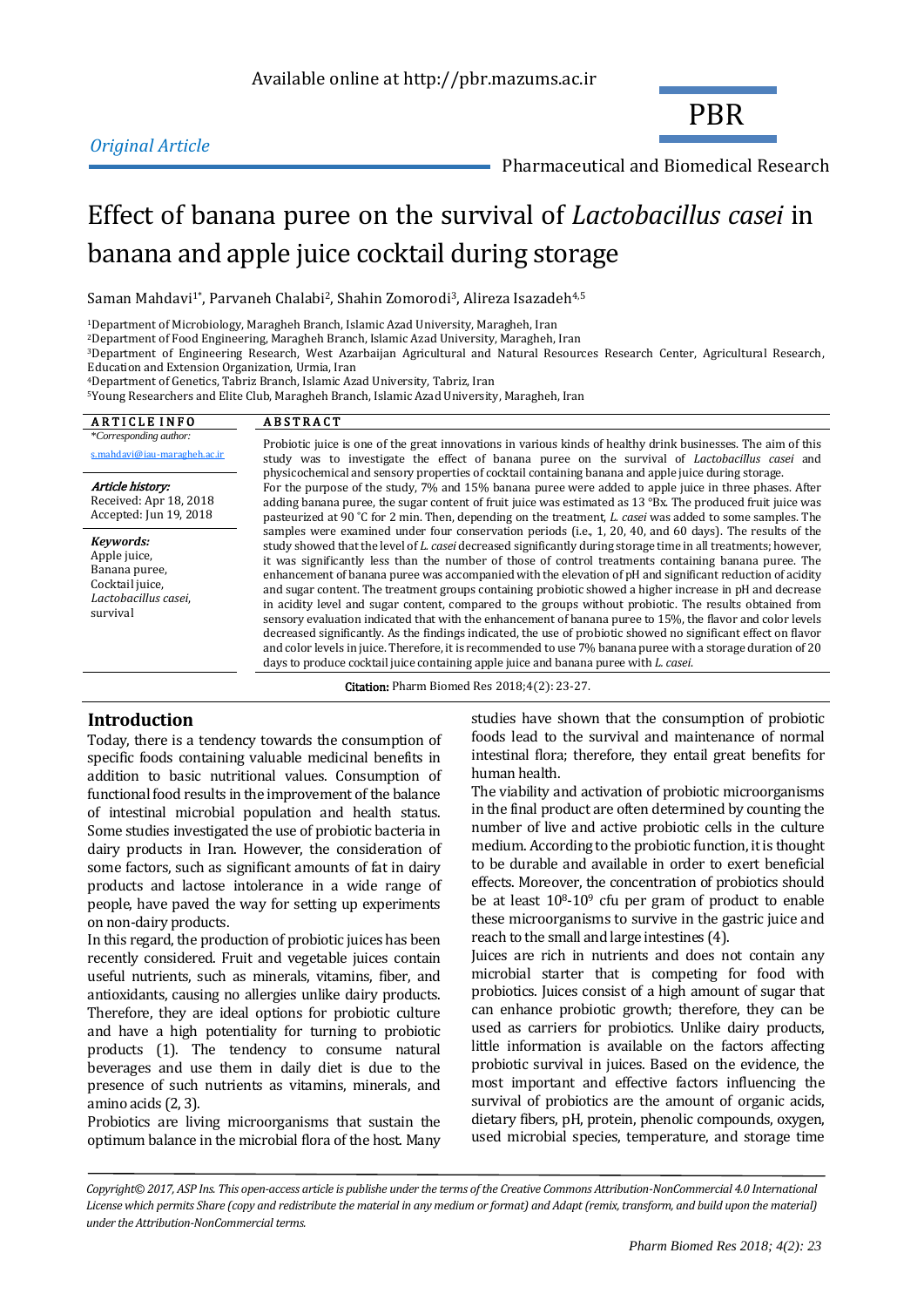[\(5\)](#page-4-4). Probiotic bacteria have a more complicated survival process in juices is than in dairy products because these bacteria usually need to be protected against the acidic conditions in juices [\(6\)](#page-4-5). Probiotic juices not only supply minerals and vitamins, but also transmit useful and alive bacteria to the body, thereby improving health status. These microorganisms have anti-cancer, anti-mutation, and disinfective properties; moreover, they result in cholesterol reduction, immune stimulation, diarrhea treatment, and improvement of gastrointestinal and urinary tract infections [\(6,](#page-4-5) [7\)](#page-4-6). In a study performed by Pimentel et al. [\(8\)](#page-4-0), the chemical components of probiotic apple juice were reported as moisture  $(85.59 \pm 0.88\%)$ , protein  $(0.042 \pm 0.002\%)$ , ash  $(0.210 \pm 0.05\%)$ , fat  $(0.133 \pm 0.01\%)$ , and carbohydrate  $(14.03 \pm 0.86\%)$ . Malganji *et al.* showed that *Lactobacillus rhamnosus* and *L. delbrueckii* in grape drinks survived longer than *L. plantarum* during cold storage (at 40 °C) for 30 days [\(9\)](#page-4-7). With this background in mind, the aim of this study was to investigate the effect of banana puree on survival of *L. casei* and physicochemical and sensory properties of cocktail juice containing banana and apple juice during storage.

# **Materials and Methods**

Apple concentrates were procured from Shahd Company in Mahabad, Iran. The sugar content of the concentrates was measured as 70 °Bx, and titratable acidity was calculated as 0.33% based on citric acid with a pH of 4; furthermore, color and transparency were 0.24 and 94.5, respectively. Banana puree was obtained from the Farm Fresh Company in India. In this puree, the sugar content and titratable acidity (based on citric acid with a pH of 4.77) were obtained as 21°Bx and 0.27%, respectively. Furthermore, the probiotic *L. casei* (LAFTI-L26DSL) was purchased from the DSM Company in Australia.

## *Preparation of probiotic juice*

The banana puree was added to apple juice at two levels (i.e.,  $7\%$  and  $15\%$ ) with the sugar content of 13 °Bx. Moreover, it was pasteurized at 90°C for 2 min, and then cooled to 4°C. Subsequently, depending on the type of treatment, probiotic *L. casei* was added to the samples. For this purpose, the lyophilized powder of *L. casei* was dissolved in sterile apple juice (according to the manufacturer's brochure) and added to the juice samples in sterile conditions. The sterilized containers were filled with treatments, and then sealed [\(5\)](#page-4-4). The samples were stored at 5°C (refrigerator temperature) for 60 days and tested every 20 day. In this research, six treatments were performed in three replicates; in this regard, 7% and 15% banana puree were tested with and without *L. casei*.

#### *Lactobacillus casei counting*

The preparation of dilution was performed by adding 1 mL of the sample to 9 mL sterile ringer's solution. The samples were cultured in Man-Rogosa-Sharpe agar by pour plate method in different dilutions. Then, the plates were incubated at 37 °C for 72 h under anaerobic conditions using a Gas-pack system (Merck, Germany) (10).

### *Microbial counting*

Mold and yeast culture was performed by pour plate method in Dichloran Rose Bengal Chlortetracycline agar medium. The plates were placed in a refrigerated incubator at 25 °C for 72 h. The acidophilic bacteria were cultured on orange serum agar medium at 35-32 °C for 48 h (11).

### *Compositional analysis*

The pH values of the samples were measured using a digital pH-meter (Metrohm 691, Swiss) after calibration with fresh pH 4.0 and 7.0 standard buffers at +20 °C. The titratable acidity (based on citric acid) was measured by the titration of 5 mL of samples against 0.1 N NaOH using phenolphthalein as an indicator, which turned into a light pink color. Sugar content was also measured using a manual refractometer (Garlzeiss Jena, Germany) (12).

#### *Sensory evaluation*

Sensory properties (i.e., color and flavor) were determined by 10 sensory evaluators using the tendency of consumer test and 9-point Hedonic method. For this purpose, the scores of 9 and 1 were representative of desirable and undesirable quality levels, respectively (13).

#### *Statistical analysis*

The results were analyzed by factorial analysis with three factors and three replications and Minitab 16 software. The comparison of the averages was performed using Tukey's test.

# **Results**

# *Lactobacillus casei level variations in samples during storage time*

The results of statistical analysis showed that the interaction of banana puree and storage time on *L. casei* population was significant (*P* < 0.05). Figure 1 illustrates the interaction of banana puree on *L. casei* population changes during storage time for 60 days at  $5 \pm 1$  °C in mixed apple and banana treatments. The reduction of *L. casei* level in the treatment groups containing banana was significantly lower than that of the control group.

# *Changes in acidity, pH, and sugar content*

As indicated in table 1, the enhancement of banana puree was accompanied with the significant elevation of pH and reduction of acidity (P≤0.05). Table 2 depicts the significant drop of pH and increase of acidity during storage time. The reduction of pH and acidity increase were higher in the probiotic treatment groups than those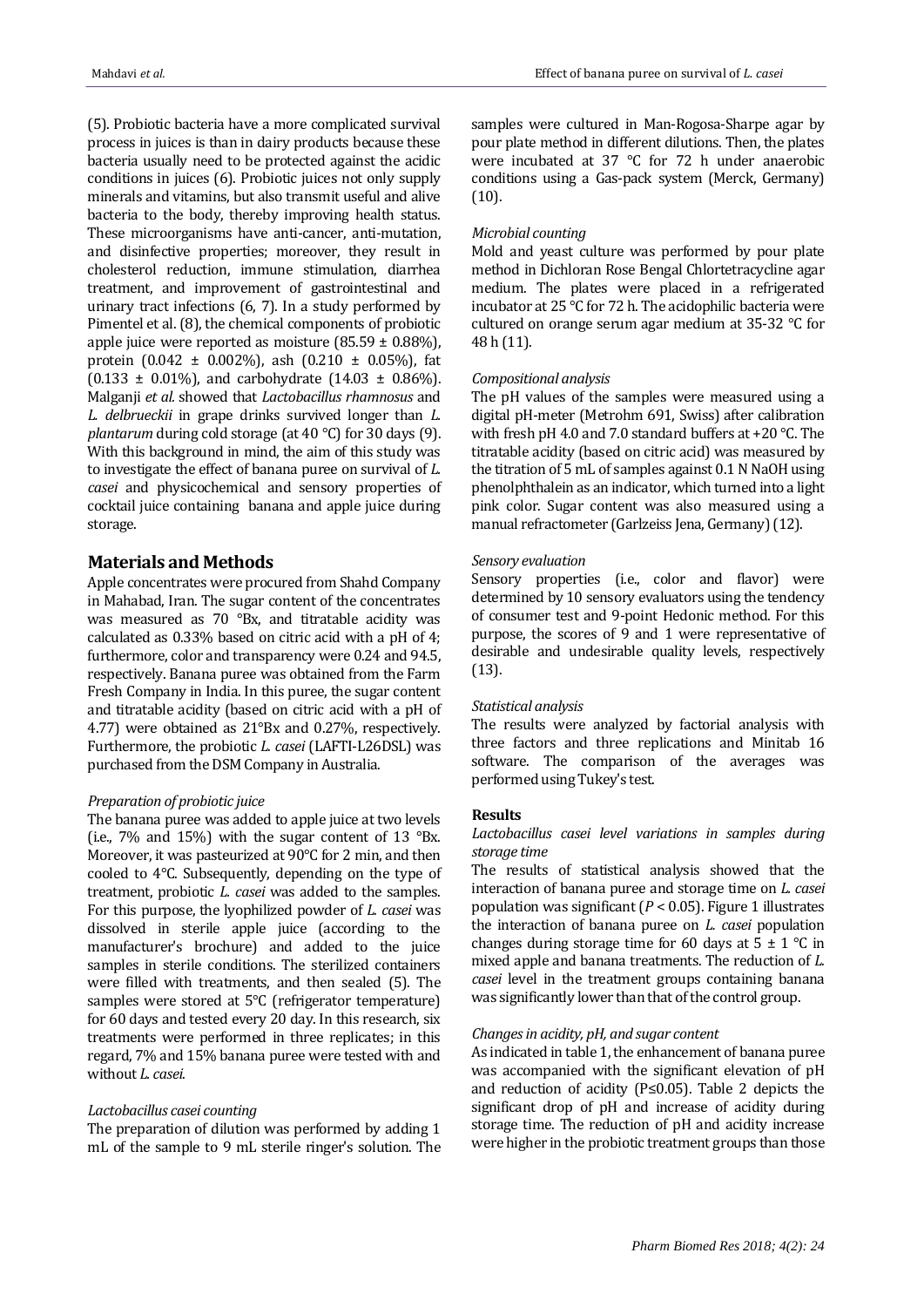

**Figure 1** Effect of banana puree on the variation of *Lactobacillus casei* level in apple and banana cocktail

**Table 1** Effects of banana puree on sugar content, acidity, pH, and color intensity of apple and banana cocktail samples

| <b>BananaSugar</b> |         | Acidity (%)                                               | þН | Color              |
|--------------------|---------|-----------------------------------------------------------|----|--------------------|
| <b>Puree</b>       | content |                                                           |    | intensitv          |
| (%)                |         |                                                           |    |                    |
| $\Omega$           |         | $13.25 \pm 0.005$ a $0.18 \pm 0.0003$ a $4.18 \pm 0.00$ c |    | $0.16 \pm 0.038$ c |
| 7                  |         | 13.25±0.009a0.16±0.0007b4.37±0.003b0.66±0.08b             |    |                    |
| 15                 |         | 13.23±0.008%0.16±0.0002%4.54±0.009a1.33±0.26a             |    |                    |

The experimental groups with the symbol "a" has a significant difference with groups "b", and "c" (P<0.05).

The experimental groups with the symbol "b" has a significant difference with groups "a", and "c" (P<0.05).

The experimental groups with the symbol "c" has a significant difference with groups "a", and "b" (P<0.05).

of non-probiotic treatment group (P≤0.05). Furthermore, the sugar content decreased in the treatment groups during the storage time, which was significantly higher in the *L. casei*treatment groups (P≤0.05; Table 2).

#### *Sensory properties*

As table 3 demonstrates, the use of probiotics had no significant effects on the color and flavor of fruit juice. However, the increase of banana purees up to 7% did not exert any significant effects on the color and flavor score. Nonetheless, the sensory and color sensitivity significantly decreased following a further increase of this puree ( $P < 0.05$ ; Table 4). The color and flavor score of the fruit juices decreased during the storage time. This decrease was higher in the treatment groups containing bananas (*P* < 0.05).

**Table 3** Effect of probiotics on the score of sensory properties

| Sample             | Color | <b>Flavor</b> |
|--------------------|-------|---------------|
| Without Probiotics | 5.04  | 5.68          |
| With Probiotics    | 5.00  | 5.58          |

#### *Microbial counting*

The results of microbial tests showed that the counting of acidophilic bacteria, mold, and yeast was negative in all samples during the storage. Accordingly, it can be concluded that the conditions of pasteurization process and packaging had been done correctly and appropriately.

# **Discussion**

As the findings indicated, the level of *L. casei* decreased significantly in all treatment groups of fruit juices during the storage time. The cells consume high energy when

| Table 2 Effect of treatment type and storage time on the changes of pH, acidity, and sugar content |  |  |  |
|----------------------------------------------------------------------------------------------------|--|--|--|
|----------------------------------------------------------------------------------------------------|--|--|--|

|                    | <b>Treatments</b>         | Storage time (day) |                    |                    |                    |  |
|--------------------|---------------------------|--------------------|--------------------|--------------------|--------------------|--|
| <b>Experiments</b> |                           | 1                  | 20                 | 40                 | 60                 |  |
| pH                 | <b>Without Probiotics</b> | 4.4 <sup>a</sup>   | 4.4 <sup>a</sup>   | 4.4 <sup>a</sup>   | 4.37 <sup>b</sup>  |  |
|                    | <b>With Probiotics</b>    | 4.39 <sup>b</sup>  | 4.36 <sup>b</sup>  | 4.36 <sup>b</sup>  | 4.24c              |  |
| Acidity $(\% )$    | <b>Without Probiotics</b> | 0.16d              | 0.163 <sup>d</sup> | 0.161 <sup>d</sup> | 0.163d             |  |
|                    | With Probiotics           | 0.163d             | 0.168c             | 0.172 <sup>b</sup> | 0.18 <sup>a</sup>  |  |
| Sugar content      | <b>Without Probiotics</b> | 13.3 <sup>a</sup>  | 13.28 <sup>b</sup> | 13.24b             | 13.23 <sup>b</sup> |  |
|                    | <b>With Probiotics</b>    | 13.29 <sup>a</sup> | 13.25 <sup>b</sup> | 13.22 <sup>b</sup> | 13.13c             |  |

The experimental groups with the symbol "a" has a significant difference with groups "b", "c", and "d" (P<0.05). The experimental groups with the symbol "b" has a significant difference with groups "a", "c", and "d" (P<0.05). The experimental groups with the symbol "c" has a significant difference with groups "a", "b", and "d" (P<0.05). The experimental groups with the symbol "d" has a significant difference with groups "a", "b", and "c" (P<0.05).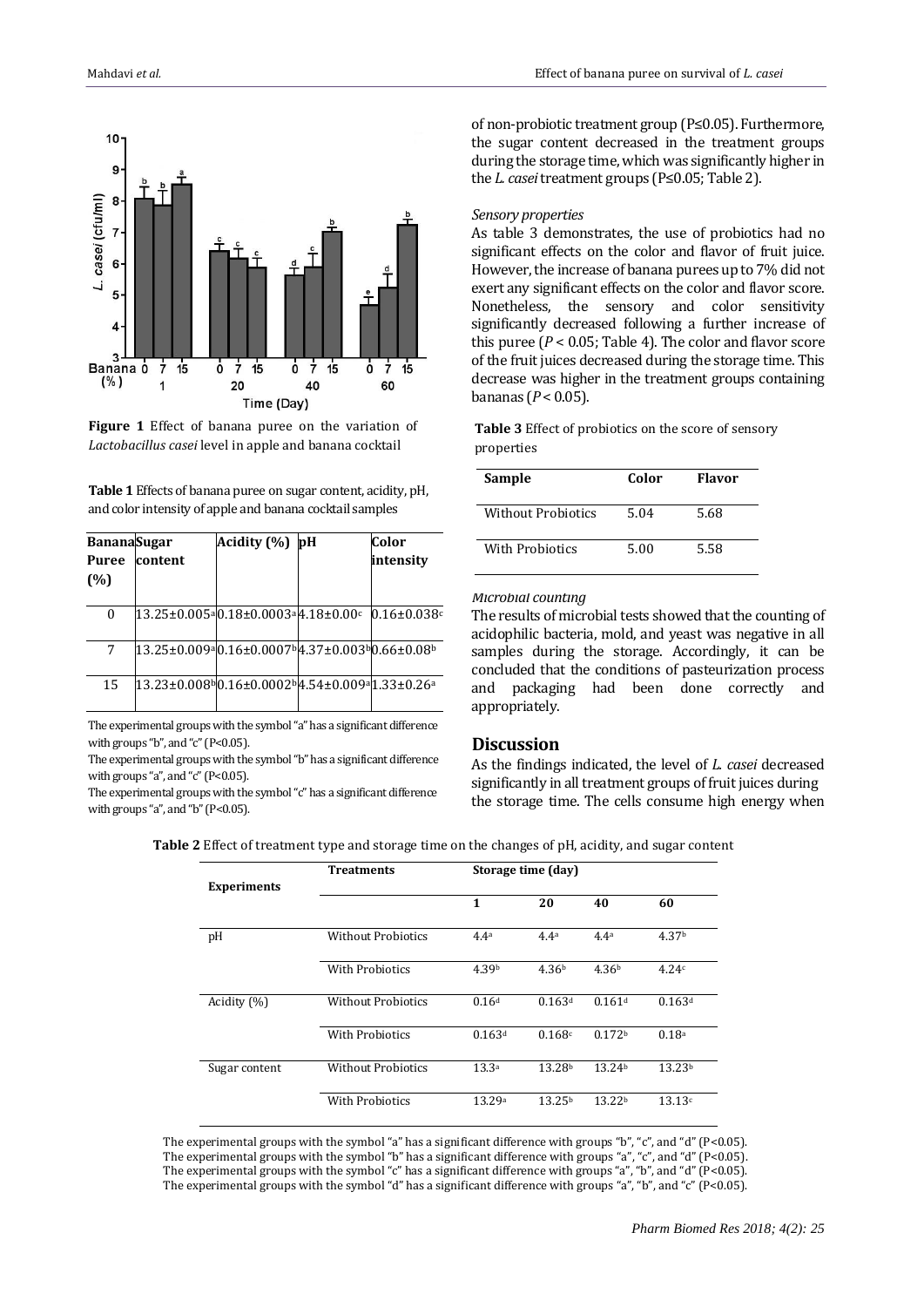| Banana puree (%) | Storage time (day) |                  |                   |                  |                   |                   |                   |                  |
|------------------|--------------------|------------------|-------------------|------------------|-------------------|-------------------|-------------------|------------------|
|                  | 1                  |                  | 20                |                  | 40                |                   | 60                |                  |
|                  | Flavor             | Color            | <b>Flavor</b>     | Color            | <b>Flavor</b>     | Color             | <b>Flavor</b>     | Color            |
| 0                | $\mathbf{a}$       | 7.2 <sup>a</sup> | $6.3^b$           | 7.1 <sup>a</sup> | 6.9 <sup>ab</sup> | 7.4 <sup>a</sup>  | $6.2^{\circ}$     | $7.4^a$          |
| 7                | 7.6 <sup>a</sup>   | 6.9 <sup>a</sup> | 5.9 <sup>bc</sup> | $6.5^{ab}$       | 5.1 <sup>c</sup>  | 6.7 <sup>ab</sup> | 5.0 <sup>bc</sup> | $6.6^{ab}$       |
| 15               | 5.0 <sup>b</sup>   | 5.0 <sup>b</sup> | 4.8 <sup>b</sup>  | 4.8 <sup>b</sup> | 4.0 <sup>c</sup>  | 4.0 <sup>b</sup>  | 4.0 <sup>c</sup>  | 3.7 <sup>b</sup> |

**Table 4** Effect of banana puree and storage duration on the score of sensory properties

The experimental groups with the symbol "a" has a significant difference with groups "b", and "c" (P<0.05).

The experimental groups with the symbol "b" has a significant difference with groups "a", and "c" (P<0.05).

The experimental groups with the symbol "c" has a significant difference with groups "a", and "b" (P<0.05).

placed in an environment with low pH to maintain their intracellular pH. Therefore, other basic cell functions are affected by adenosine 5′-triphosphate deficiency stress, which threatens the cells' survival (14). There are a number of reports on the reduction of the number of probiotics in various fruit juices. In this regard, Vinderola *et al*. demonstrated that the level of *L. acidophilus* was significantly reduced during the storage time of pineapple and kiwi juices (15). Furthermore, they reported a significant decrease in the level of *L. lactis* in green apple juice. Sheikh Ghasemi and Zomorodi also showed that the number of *L. acidophilus* decreased in apple juice during the storage time, which is consistent with the results of the present study [\(5\)](#page-4-4). In the current study, the reduction of *L. casei* level in the treatment groups containing banana was significantly lower than that in the control group. The can be due to the prebiotic effect of banana, which leads to an increase in the level of probiotics.

The existence of a large amount of sugar (absorbing sugar) in banana is one of the main sources of energy in this fruit. Banana also contains oligosaccharides, inulin, and oligofructose, as well as a significant amount of amylase, starch, protein, vitamins (i.e., C, carotene, thiamine, riboflavin, and niacin), minerals (i.e., calcium, potassium, and phosphorus), and dietary fiber (16, 17).

Therefore, the presence of these compounds stimulates the growth of *L. casei* and increases their viability. The presence of prebiotic compounds is one of the most important reasons for the survival of bacteria due to the stimulation of the growth and activity of probiotics. It has been reported that the lactulose-inulin compound stimulates the growth and survival of *L. casei* and *L. acidophilus*(18).

The level of *L. casei* was sufficient to provide health effects ( $>10<sup>7</sup>$  cfu/g) in the control group, as well as the treatment groups containing 7% and 15% banana up to the  $20<sup>th</sup>$ ,  $40<sup>th</sup>$ , and  $60<sup>th</sup>$  days, respectively [\(4\)](#page-4-3). Therefore, large amount of banana puree should be consumed for improving the efficacy regarding the growth of probiotics.

In the present study, enhancement of banana puree volume was accompanied with a significant increase in pH and decrease in acidity, which can be due to the high pH and low acidity of banana puree.

Sheikh Ghasemi and Zomorodi reported an elevation in the percentage of titratable acidity and a drop in pH in all apple juice treatment groups during the storage time [\(5\)](#page-4-4). In this regard, the percentage of titratable acidity in apple juice with probiotic increased by 0.017% and 0.15% at the refrigerator and ambient temperatures, respectively. Yoon *et al*. also found that the pH in fermented beet juice, containing *L. plantarum* and *L. delbrueckii*, decreased from 4.28 to 3.79 during 40 days (19). In a similar study, Nualkaekul and Charalampopoulos [\(3\)](#page-4-2) reported that the concentrations of lactic and acetic acids increased by using sugar in orange, grapefruit, pineapple, pomegranate, and lemon juices, containing *L. plantarum*, during the 6-week storage at 4°C. In addition, Shah *et al.* showed that pH decreased from 3.8 to 3.3 in probiotic juices, containing *L. rhamnosus*, *L. paracasei*, and *L. lactis*, during the 6-week storage (20).

In the present study, sugar content decreased in the treatment groups during the storage period. The level of this substance was significantly higher in the *L. casei* treatment groups, which may be due to the consumption of sugar by probiotics. The results reported by Sheikh Ghasemi and Zomorodi also indicated that the sugar content of apple juice, containing *L. acidophilus*, decreased during the storage time (13). Shah *et al.* also demonstrated that the sugar content of *L. rhamnosus*, *Bifidobacterium lactys*, and *L. paracasei* decreased from 11.8 to 9.1 °Bx after 6 weeks of storage at 4°C, which is in line with the results of the present research (20). The investigation and recognition of the factors affecting sensory properties are mandatory to prevent the development of undesirable properties. Sheikh Ghasemi and Zomorodi reported that the addition of *L. acidophilus* to apple juice did not have a negative effect on sensory properties [\(5\)](#page-4-4). Similar results have been obtained by Luckow and Delahunty (21),